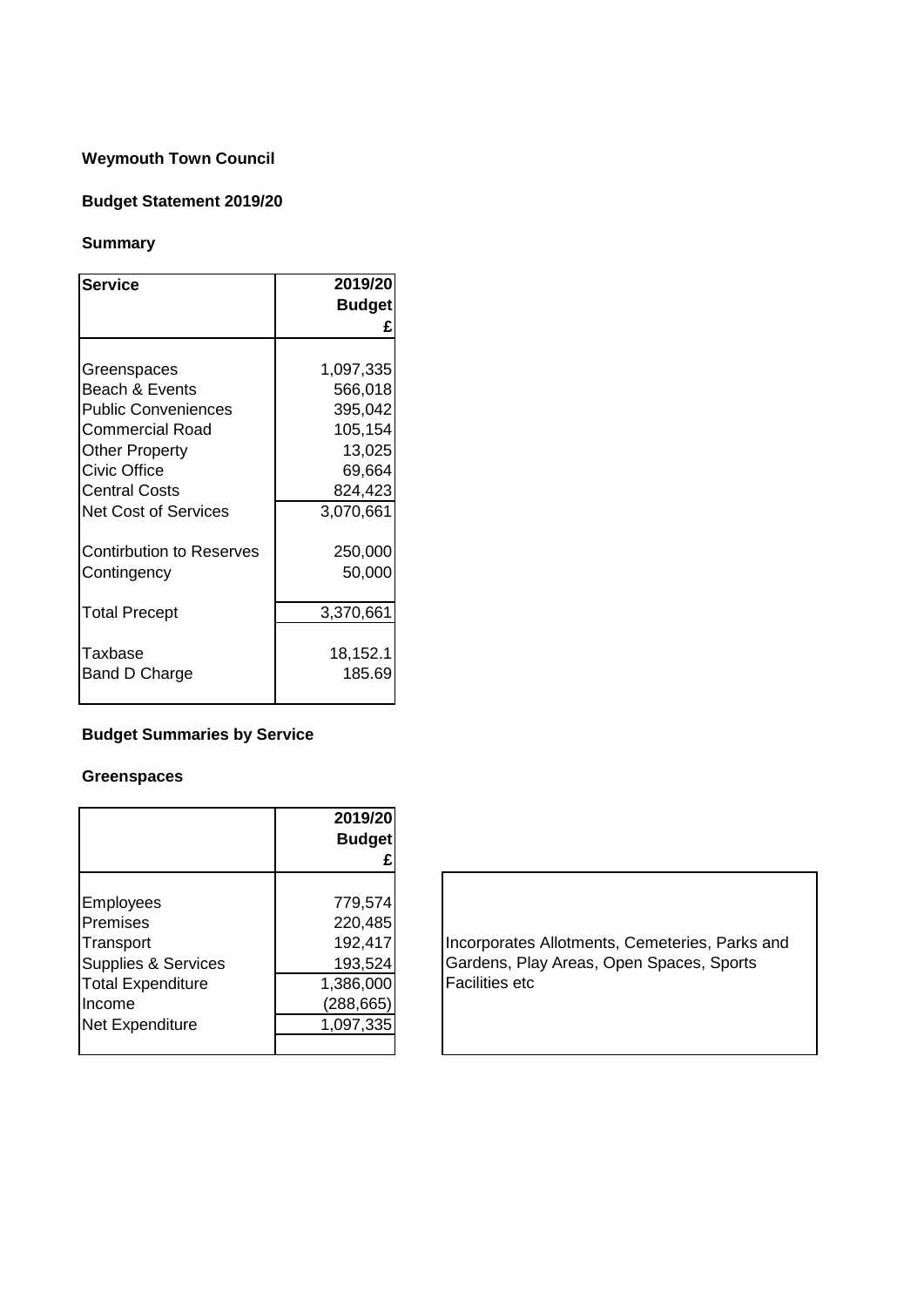#### **Beach & Events**

|                          | 2019/20       |
|--------------------------|---------------|
|                          | <b>Budget</b> |
|                          |               |
|                          |               |
| <b>Employees</b>         | 301,800       |
| Premises                 | 298,598       |
| Transport                | 1,118         |
| Supplies & Services      | 454,550       |
| <b>Total Expenditure</b> | 1,056,066     |
| Income                   | (490, 048)    |
| Net Expenditure          | 566,018       |
|                          |               |

Incorporates Deckchair Operation, all beach responsibilities, Esplanade Shelters, Beach Concessions, Festivals and Events and Town Centre Management

## **Public Conveniences**

|                          | 2019/20       |
|--------------------------|---------------|
|                          | <b>Budget</b> |
|                          | £             |
|                          |               |
| <b>Employees</b>         |               |
| Premises                 | 396,913       |
| Transport                |               |
| Supplies & Services      | 8,277         |
| <b>Total Expenditure</b> | 405,190       |
| Income                   | (10, 148)     |
| <b>Net Expenditure</b>   | 395,042       |
|                          |               |

| Provision of public toilets within the town |
|---------------------------------------------|
|---------------------------------------------|

### **Commercial Road**

|                                | 2019/20       |
|--------------------------------|---------------|
|                                | <b>Budget</b> |
|                                | £             |
|                                |               |
| <b>Employees</b>               |               |
| Premises                       | 105,154       |
| Transport                      |               |
| <b>Supplies &amp; Services</b> |               |
| <b>Total Expenditure</b>       | 105,154       |
| Income                         |               |
| Net Expenditure                | 105,154       |
|                                |               |